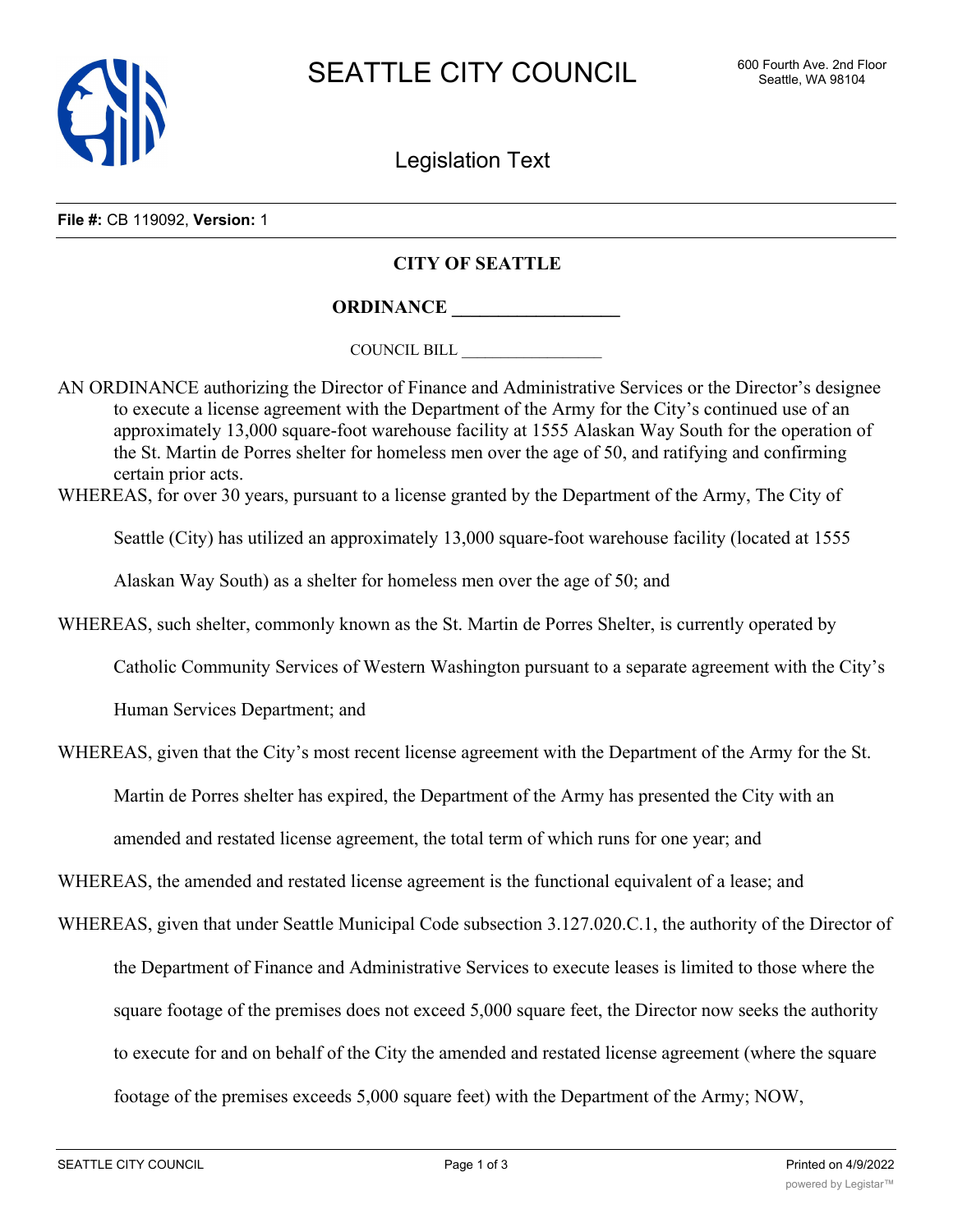THEREFORE,

## **BE IT ORDAINED BY THE CITY OF SEATTLE AS FOLLOWS:**

Section 1. As requested by the Department of Finance and Administrative Services and recommended by the Mayor, the Director of the Department of Finance and Administrative Services or the Director's designee is authorized to execute, for and on behalf of The City of Seattle, the Department of the Army License, St. Martin de Porres Shelter for the Homeless Coast Guard Building 7 Warehouse, Seattle, Washington, substantially in the form of Attachment A to this ordinance.

Section 2. Any act consistent with the authority of this ordinance taken prior to its effective date is ratified and confirmed.

Section 3. This ordinance shall take effect and be in force 30 days after its approval by the Mayor, but if not approved and returned by the Mayor within ten days after presentation, it shall take effect as provided by Seattle Municipal Code Section 1.04.020.

| Passed by the City Council the                           | day of | , 2017, and signed by |
|----------------------------------------------------------|--------|-----------------------|
| me in open session in authentication of its passage this | day of | 2017.                 |

President of the City Council

\_\_\_\_\_\_\_\_\_\_\_\_\_\_\_\_\_\_\_\_\_\_\_\_\_\_\_\_\_\_\_\_\_\_\_\_

Approved by me this day of 3017.